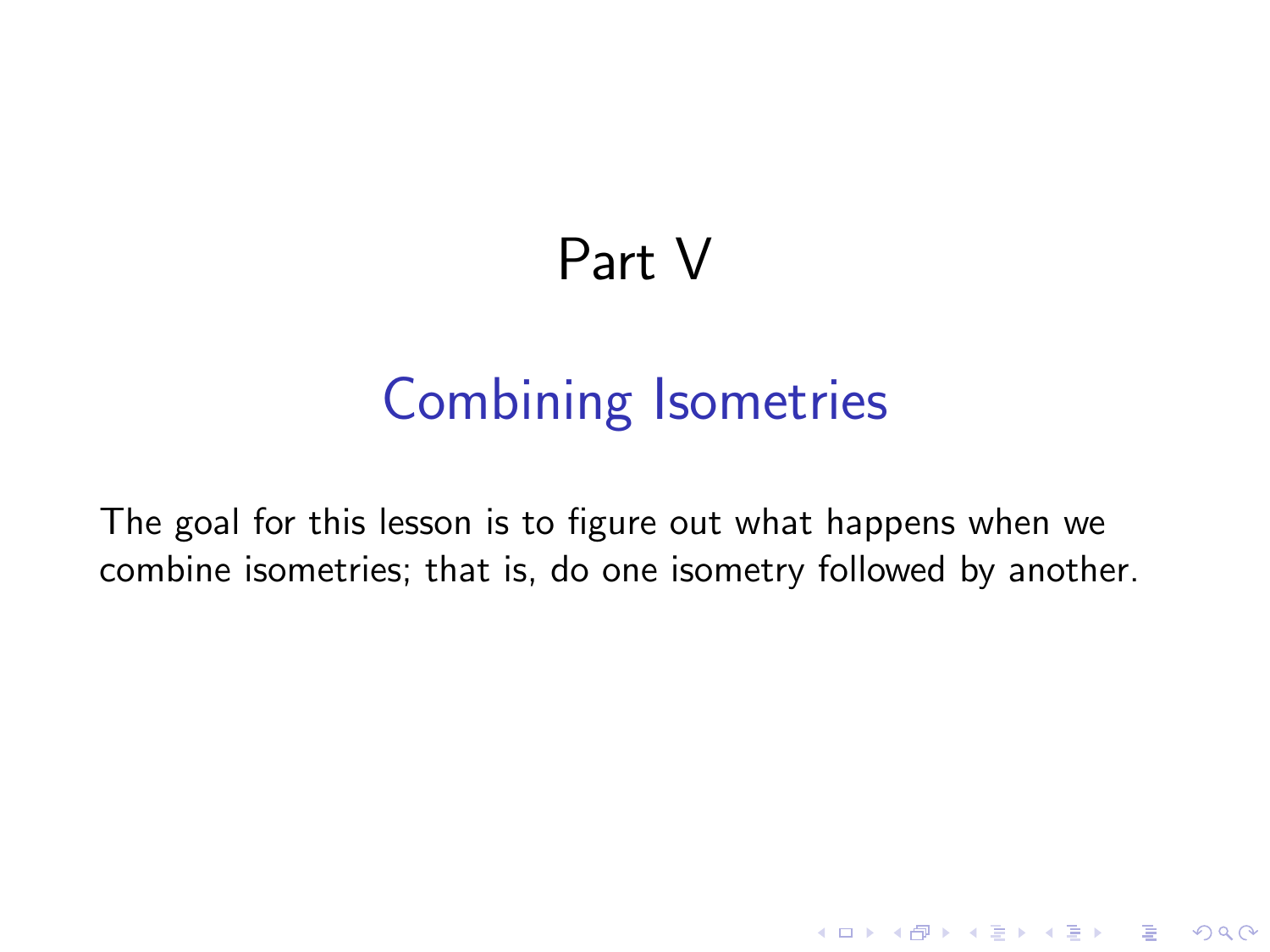## Translations of translations

 $\triangleright$  Suppose we do a translation using vector  $u$ , and then do a translation using vector *v*. We could accomplish the same final result using a single translation through the vector *w*. So we say that a translation followed by a translation is a translation.

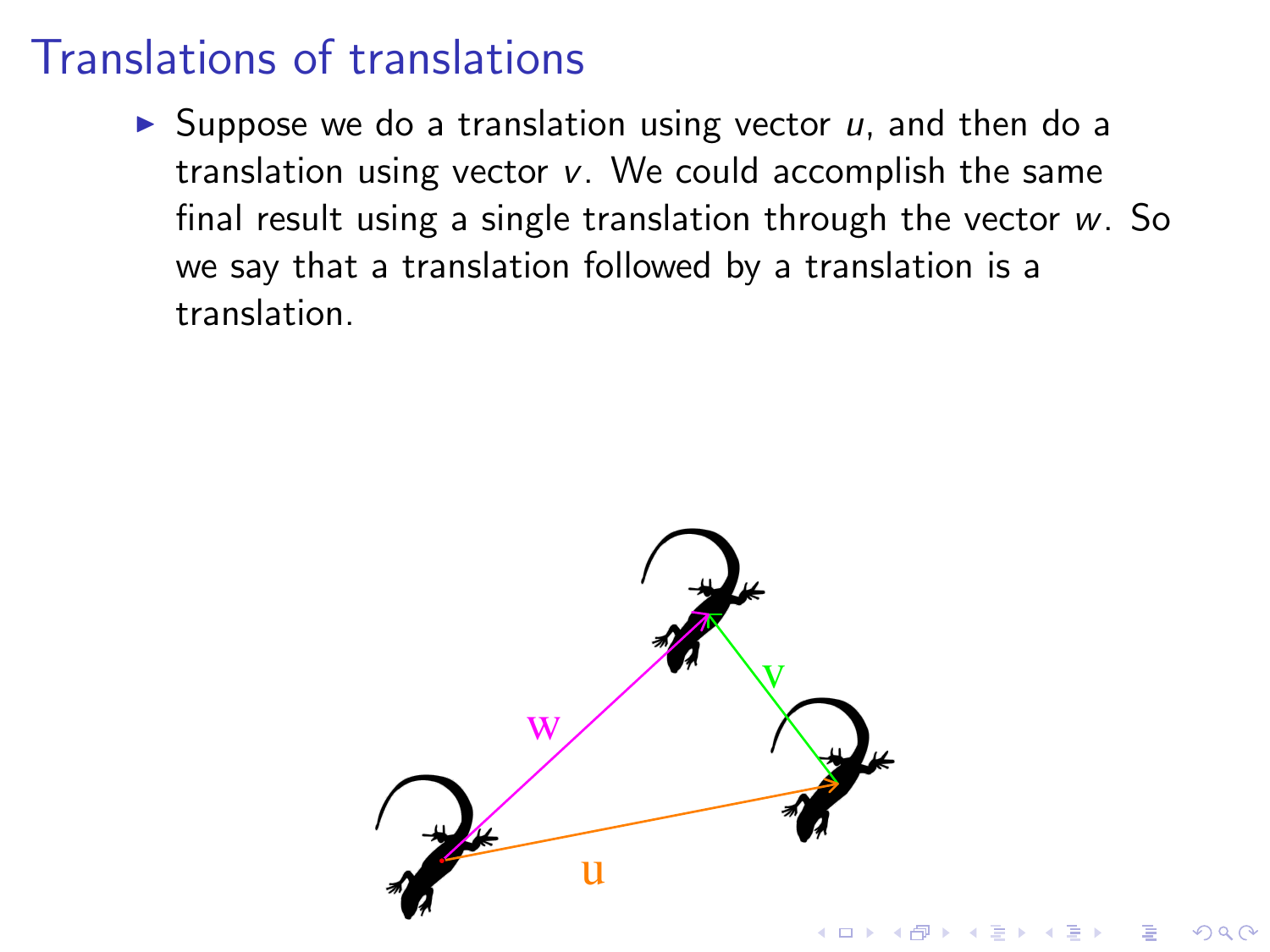## Combining isometries chart

Fill out the following chart. Do the isometry on the left first, then the isometry on the top.

| Be careful: most squares will have more than one answer. For        |  |  |  |  |  |  |  |  |
|---------------------------------------------------------------------|--|--|--|--|--|--|--|--|
| example, a reflection of a reflection is a rotation when the mirror |  |  |  |  |  |  |  |  |
|                                                                     |  |  |  |  |  |  |  |  |

lines intersect and a translation if the mirror lines are parallel.

 $2990$ 

 $\Rightarrow$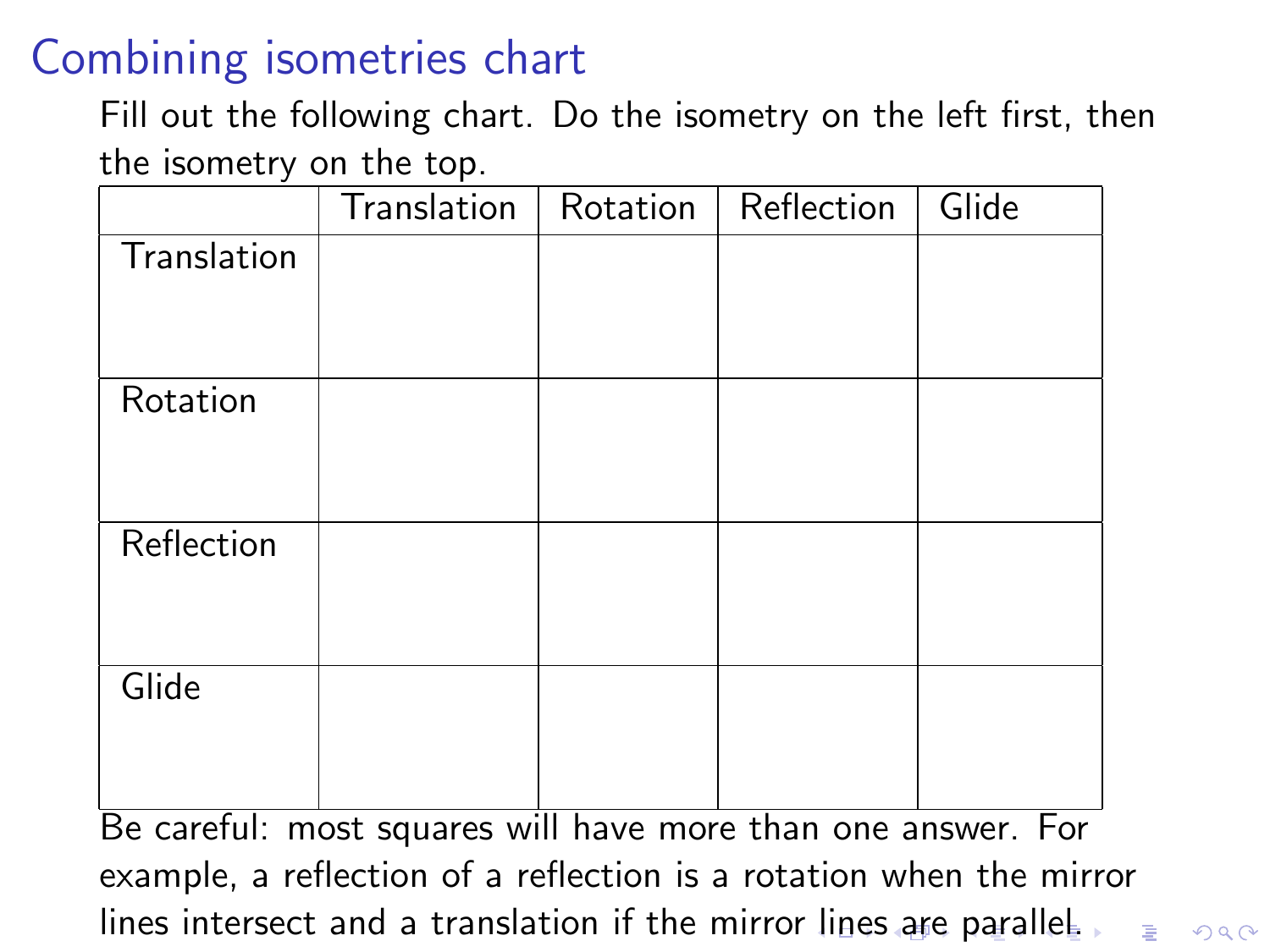The square has 4 mirror lines and 4 rotations (if we count the do nothing as a rotation by  $0^{\circ}$ ). Using the following notation for the isometries of the square, fill in the white squares of the following chart for what happens when you follow the isometry listed at left by the isometry listed at top.

Hint: Think about whether you get a rotation or a reflection. Then follow what happens to a single point, like point A, to determine which rotation or which reflection.

**KORKAR KERKER E VOOR**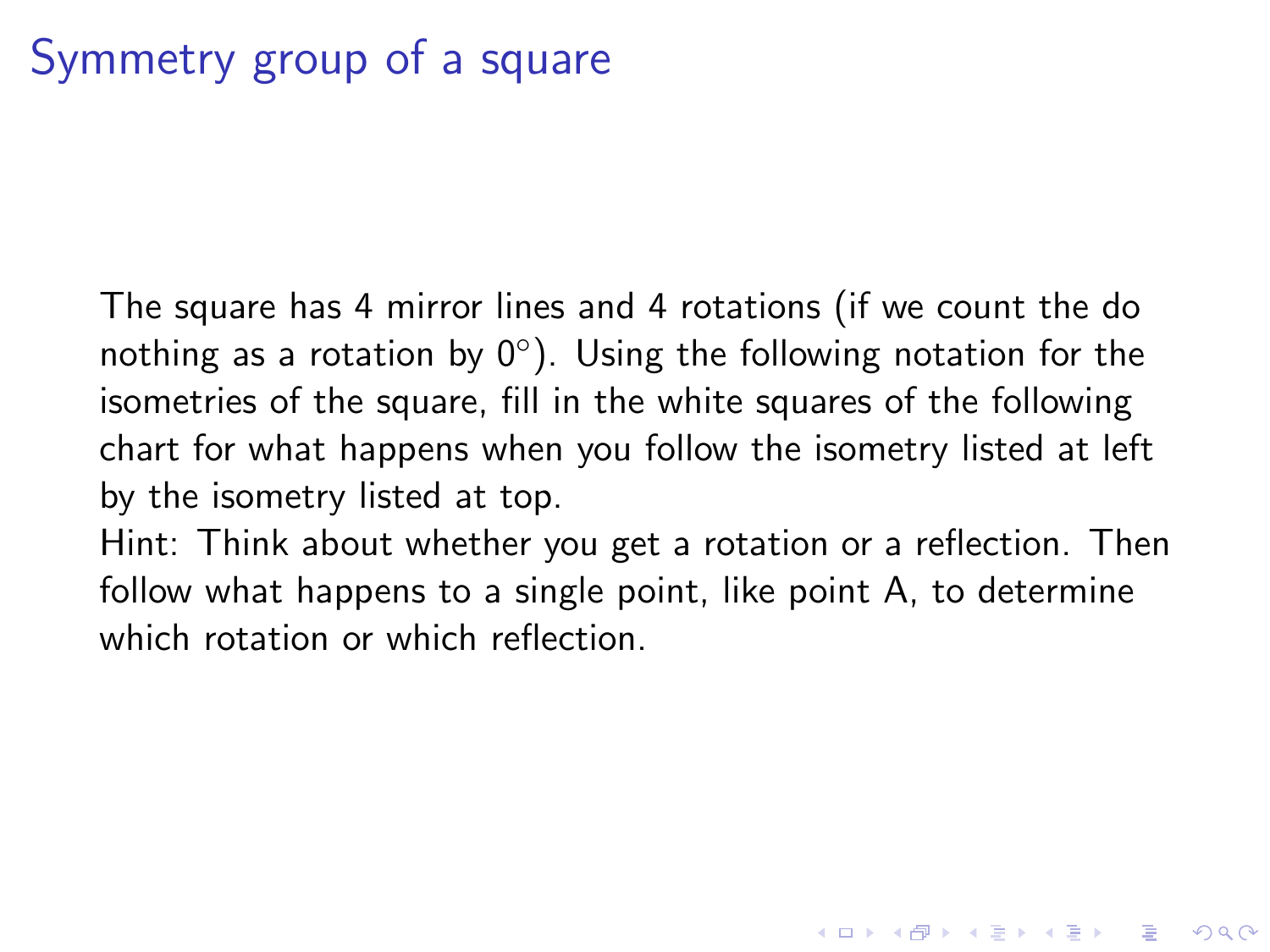### Multiplication Table for the Symmetries of a Square

#### SYMMETRY GROUP OF A SOUARE

The "symmetry group" of a square has 4 reflections and 4 rotations (if we count the do nothing as a rotation by  $0^{\circ}$ ). Using the following notation for the isometries that are symmetries of the square, fill in the chart for what happens when you follow the isometry listed at left by the isometry listed at top. The first two lines are filled in for you.

|                | $\boldsymbol{e}$ | $r_{90}$       | $r_{\rm 180}$ | $r_{270}$     | $f_{-}$        | $f_{\rm i}$ | f.               | $f_{/}$ |
|----------------|------------------|----------------|---------------|---------------|----------------|-------------|------------------|---------|
| $\dot{e}$      | $\epsilon$       | $r_{\rm \,90}$ | $r_{\rm 180}$ | $r_{\rm 270}$ | $f_{-}$        | ſ           | $f_{\backslash}$ | $f_{/}$ |
| $r_{90}$       | $r_{90}$         | $r_{\rm 180}$  | $r_{270}$     | $\dot{e}$     | $f_\backslash$ | $f_{\it /}$ | $f_{\rm l}$      | $f_{-}$ |
| $r_{\rm 180}$  |                  |                |               |               |                |             |                  |         |
| $r_{270}$      |                  |                |               |               |                |             |                  |         |
| $f_{-}$        |                  |                |               |               |                |             |                  |         |
| $f_{\rm}$      |                  |                |               |               |                |             |                  |         |
| $f_\backslash$ |                  |                |               |               |                |             |                  |         |
| $f_{/}$        |                  |                |               |               |                |             |                  |         |

Hint: Think about whether you get a rotation or a reflection. Then follow what happens to a vertex, like point A, to determine which rotation or which reflection.

- *• e* = do nothing
- $r_{90}$  = rotation by 90° counterclockwise around center of square
- $\bullet$   $r_{180}$  = rotation by 180° counterclockwise around center of square
- $r_{270}$  = rotation by 270° counterclockwise around center of square
- $f =$  flip across a horizontal mirror
- *• f<sup>|</sup>* = flip across a vertical mirror
- $\bullet$   $f =$  flip across diagonal mirror line  $^1$



**KORK STRAIN A BAR SHOP**